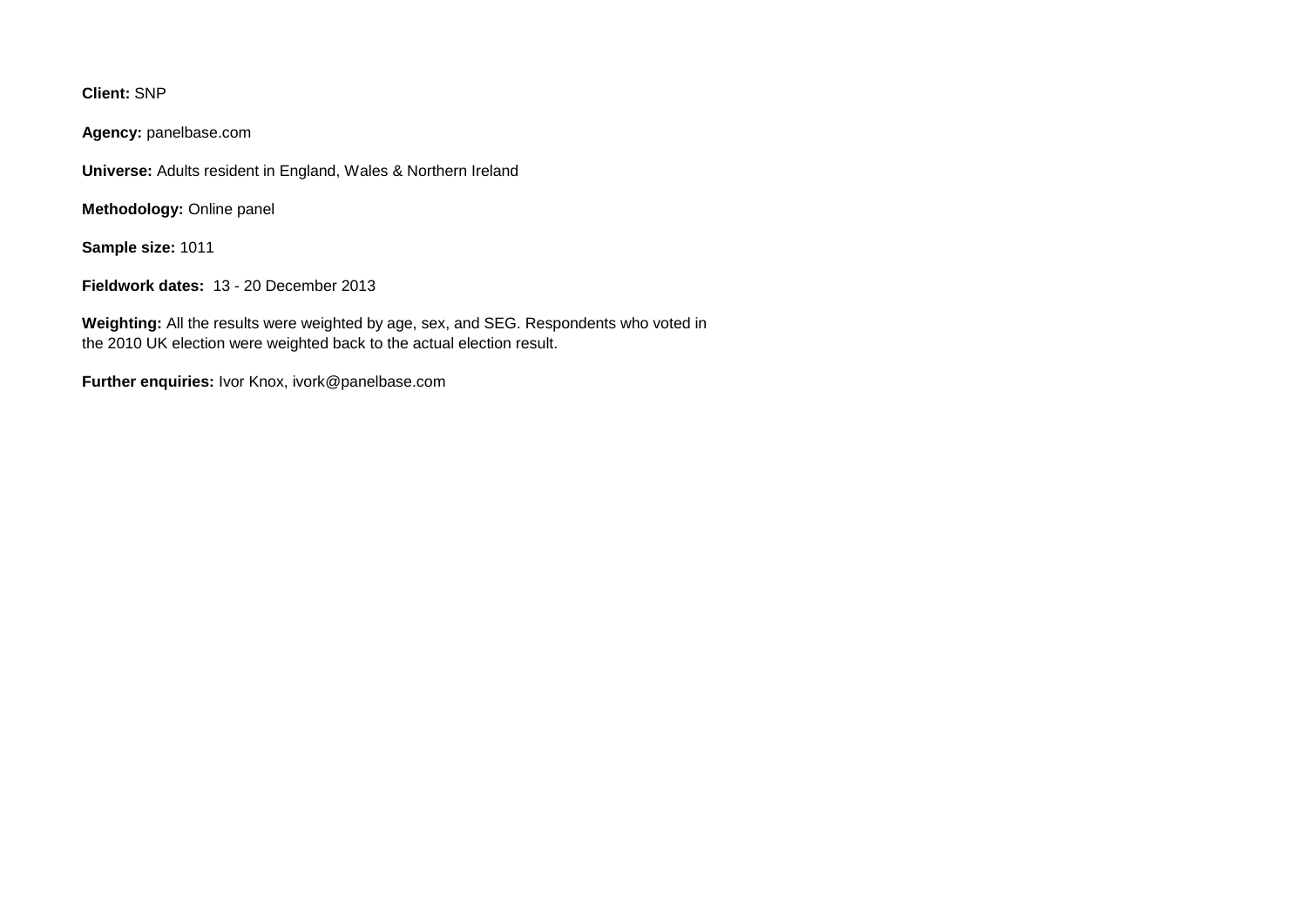| <b>Base: 1011</b>                                                                                                                                                 |                      | Total                       | Gender x Age    |                               |                   |                 |                                                  |                  | Did you vote in the 2010 UK-wide Westminster Parliamentary Election? If so, who did you vote for? |          |                      |              |                 |                             |                 |                                     |                   |
|-------------------------------------------------------------------------------------------------------------------------------------------------------------------|----------------------|-----------------------------|-----------------|-------------------------------|-------------------|-----------------|--------------------------------------------------|------------------|---------------------------------------------------------------------------------------------------|----------|----------------------|--------------|-----------------|-----------------------------|-----------------|-------------------------------------|-------------------|
|                                                                                                                                                                   |                      |                             | Male x 16-34    | Male x 35-54                  | Male $\times$ 55+ |                 | Female x $16-34$ : Female x 35-54 : Female x 55+ |                  | Conservative                                                                                      | Labour   | Liberal<br>Democrats | SNP          | UKIP            | Other                       | Did not vote    | Can't remember : I was not eligible | to vote           |
| Total                                                                                                                                                             |                      | 1011                        | 154             | 159                           | 182               | 157             | 191                                              | 168              | 238                                                                                               | 200      | 152.                 |              | 55:             |                             | 189             | 54.                                 |                   |
|                                                                                                                                                                   |                      | (1011)                      | (147)           | (160)                         | (181)             | (153)           | (196)                                            | (174)            | (241)                                                                                             | (202)    | (154)                |              | (56)            | (34)                        | (184)           | (55)                                | (81)              |
|                                                                                                                                                                   |                      | 100%                        | 100%            | 100%                          | 100%              | 100%            | 100%                                             | 100%             | 100%                                                                                              | 100%     | 100%                 | 100%         | 100%            | 100%                        | 100%            | 100%                                | 100%              |
| A Common Travel Area has                                                                                                                                          | Base:                | 1011                        | 154:            | 159                           | 182               | 157             | 191                                              | 168              | 238                                                                                               | 200      | 152                  |              | 55 <sup>1</sup> |                             | 189             | 54                                  |                   |
| existed since the 1920s which                                                                                                                                     |                      | (1011)                      | (147)           | (160)                         | (181)             | (153)           | (196)                                            | (174)            | (241)                                                                                             | (202)    | (154)                |              | (56)            | (34)                        | (184)           | (55)                                | (81)              |
| provides for freedom of<br>movement throughout the area<br>for citizens of the UK, Republic<br>of Ireland, Channel Islands and<br>Isle of Man. Putting aside your | Yes, definitely      | 557                         | 72              | 95:                           | 113               | 78              | 103                                              | 96               | 134                                                                                               | 121      | 95                   |              | 33              | 22                          | 92 <sub>1</sub> | 22                                  | 36                |
|                                                                                                                                                                   |                      | (556)                       | (67)            | (94)                          | (113)             | (76)            | (107)                                            | (99)             | (136)                                                                                             | (122)    | (97)                 |              | (34)            | (19)                        | (89)            | (23)                                | (34)              |
|                                                                                                                                                                   |                      | 55%                         | 47%             | 60%                           | 62%               | 49%             | <b>54%</b>                                       | 57%              | 56%                                                                                               | 60%      | 63%                  | 49%          | 60%             | 60%                         | 49%             | 41%                                 | 43%               |
|                                                                                                                                                                   | Yes, I think so      | 202                         | 45:             | 21                            | 26 <sup>2</sup>   | 33 <sup>2</sup> | -46:                                             | 31               | 41                                                                                                | -48:     | -27                  |              |                 |                             | 37 <sup>2</sup> | 13 <sup>2</sup>                     | 24                |
|                                                                                                                                                                   |                      | (202)                       | (44)            | (22)                          | (26)              | (32)            | (45)                                             | (33)             | (42)                                                                                              | (48)     | (27)                 |              | (4)             |                             | (37)            | (13)                                | (24)              |
| own views on whether or not<br>Scotland should become an                                                                                                          |                      | 20%                         | 29%             | 13%                           | 14%               | 21%             | 24%                                              | 19%              | 17%                                                                                               | 24%      | 18%                  | 26%          | 7%              | 16%                         | 20%             | 25%                                 | 29%               |
| independent country, if                                                                                                                                           | Not sure             | 125                         | 21              | 16 <sup>2</sup>               | 12 <sub>1</sub>   | 31              | 29                                               | 16               | 25 <sup>1</sup>                                                                                   | 19.      | 12.                  |              |                 |                             | 34 <sup>2</sup> | 13:                                 | 13                |
| independence does happen do                                                                                                                                       |                      | (125)                       | (21)            | (16)                          | (12)              | (29)            | (30)                                             | (17)             | (24)                                                                                              | (19)     | (12)                 |              | (6)             | (3)                         | (33)            | (14)                                | (13)              |
| you think that there should                                                                                                                                       |                      | 12%                         | 14%             | 10%                           | 7%                | 20%             | 15%                                              | 10%              | 11%                                                                                               | 9%       | 8%                   | 25%          | 11%             | 7%                          | 18%             | 24%                                 | 16%               |
| continue to be freedom of                                                                                                                                         | No, I don't think so |                             | 13 <sup>2</sup> | 14 <sup>1</sup>               | 19.               | 11              | Q                                                | 18               | 25:                                                                                               |          |                      |              |                 |                             | 20:             |                                     |                   |
| movement with no passport                                                                                                                                         |                      | (85)                        | (12)            | (15)                          | (19)              | (11)            | (10)                                             | (18)             | (25)                                                                                              | (9)      | (9)                  |              | (8)             |                             | (19)            | (2)                                 | (7)               |
| controls between England and                                                                                                                                      |                      | 8%                          | 8%              | 9%                            | 11%               | 7%              | 5%                                               | 10%              | 10%                                                                                               | 4%       | 6%                   |              | 15%             | 17%                         | 10%             | 4%                                  | 8%                |
| Scotland?                                                                                                                                                         | Definitely not       |                             |                 | 13 <sup>2</sup>               | 11                |                 |                                                  |                  | 13 <sup>1</sup>                                                                                   |          |                      |              |                 |                             |                 |                                     |                   |
|                                                                                                                                                                   |                      | (43)                        | (3)             | (13)                          | (11)              | (5)             | (4)                                              | (7)              | (14)                                                                                              | (4)      | (9)                  | (0)          |                 |                             | (6)             | (3)                                 | (3)               |
|                                                                                                                                                                   |                      | 4%                          | 2%              | 8%                            | 6%                | 3%              | 2%                                               | 4%               | 6%                                                                                                | 2%       | $6\%$                |              | 7%              | n                           | $3\%$           | 6%                                  | 4%                |
|                                                                                                                                                                   |                      |                             |                 |                               |                   |                 |                                                  |                  |                                                                                                   |          |                      |              |                 |                             |                 |                                     |                   |
| Scotland and the rest of the                                                                                                                                      | Base:                | 1011                        | 154             | 159                           | 182               | 157             | 191                                              | 168              | 238                                                                                               | 200      | 152                  |              | 55:             |                             | 189             | 54                                  | -83I              |
| United Kingdom are among each<br>other's largest trading partners.                                                                                                |                      | (1011)                      | (147)           | (160)                         | (181)             | (153)           | (196)                                            | (174)            | (241)                                                                                             | (202)    | (154)                |              | (56)            | (34)                        | (184)           | (55)                                | (81)              |
|                                                                                                                                                                   | Yes, definitely      | 468                         | 53              | 79                            | 89                | 73              | 86                                               | 88               | 110                                                                                               | 103      | 74.                  |              | 28              | 16                          | 86              | 21                                  | 28                |
| Putting aside your own views on                                                                                                                                   |                      | (470)                       | (52)            | (79)                          | (90)              | (71)            | (89)                                             | (89)             | (112)                                                                                             | (105)    | (75)                 |              | (29)            | (15)                        | (83)            | (22)                                | (27)              |
| whether or not Scotland should<br>become an independent                                                                                                           |                      | 46%                         | 34%             | 50%                           | 49%               | 47%             | 45%                                              | 52%              | 46%                                                                                               | 52%      | 49%                  | 52%          | 51%             | 44%                         | 45%             | 39%                                 | 34%               |
| country, if independence does                                                                                                                                     | Yes, I think so      | 253                         | 52.             | 28                            | 36 <sup>2</sup>   | 43:             | 50                                               | 44               | 48.                                                                                               | 59.      | 40                   |              |                 |                             | 46.             | 15                                  | 29                |
| happen do you think that                                                                                                                                          |                      | (252)                       | (49)            | (28)                          | (36)              | (44)            | (49)                                             | (46)             | (49)                                                                                              | (58)     | (41)                 | (2)          | (5)             |                             | (46)            | (15)                                | (27)              |
| Scotland and the rest of the UK                                                                                                                                   |                      | 25%                         | 34%             | 18%                           | 20%               | 27%             | 26%                                              | 26%              | 20%                                                                                               | 29%      | 26%                  | 48%          | 9%              | 24%                         | 25%             | 28%                                 | 35%               |
| should continue using the pound Not sure                                                                                                                          |                      | 165                         | 32 <sub>2</sub> | 23                            | 19                | 32 <sup>2</sup> | 35 <sup>2</sup>                                  | 24               | 32 <sup>2</sup>                                                                                   | 23       | 18                   |              |                 |                             | -42             | 15                                  | $\overline{20}$   |
| in an agreed sterling area?                                                                                                                                       |                      | (166)                       | (31)            | (23)                          | (18)              | (30)            | (38)                                             | (26)             | (32)                                                                                              | (24)     | (18)                 |              | (9)             |                             | (41)            | (16)                                | $(21)$<br>24%     |
|                                                                                                                                                                   |                      | 16%<br>$\sim$ $\sim$ $\sim$ | 21%<br>$-11$    | 140 <sub>o</sub><br>$+ + 70.$ | $11\%$            | 20%             | <b>18%</b>                                       | 14%<br>$-1$ $-1$ | 14%                                                                                               | 12%      | 12%                  | n            | 16%             | 16%<br>$\sim$ $\sim$ $\sim$ | 22%             | 29%                                 |                   |
|                                                                                                                                                                   | No, I don't think so |                             | 10              | 13.                           | 24:               |                 | 15 <sup>1</sup>                                  |                  | 28.                                                                                               | 10.      |                      |              |                 |                             | 12.             |                                     |                   |
|                                                                                                                                                                   |                      | (75)                        | $(9)$ :         | $(13)$ :                      | $(24)$ :          | (6)             | (16)                                             |                  | (29)                                                                                              | $(10)$ : | $(9)$ :              |              | (8)             |                             | (11)            | (0)                                 | (4)               |
|                                                                                                                                                                   |                      | 7%                          | 6%              | 8%                            | 13%               | 4%              | 8%                                               | 4%               | 12%                                                                                               | 5%       | $6\%$                |              | 14%             | 13%                         | 6%              | $\mathbf{0}$                        | 5%                |
|                                                                                                                                                                   | Definitely not       |                             |                 | 17.                           | 14                |                 |                                                  |                  | 19 <sub>1</sub>                                                                                   |          | 11                   |              |                 |                             |                 |                                     |                   |
|                                                                                                                                                                   |                      | (48)                        |                 | (17)                          | (13)              | (2)             | (4)                                              |                  | (19)                                                                                              |          | (11)                 |              |                 |                             | (3)             | (2)                                 | $\frac{(2)}{3\%}$ |
|                                                                                                                                                                   |                      | $5\%$                       | 4%              | 10%                           | 8%                | $1\%$           | $2\%$                                            | 3%               | 8%                                                                                                | $2\%$    | $7\%$                | $\mathbf{O}$ | 9%              | 3%                          | $2\%$           | 4%                                  |                   |